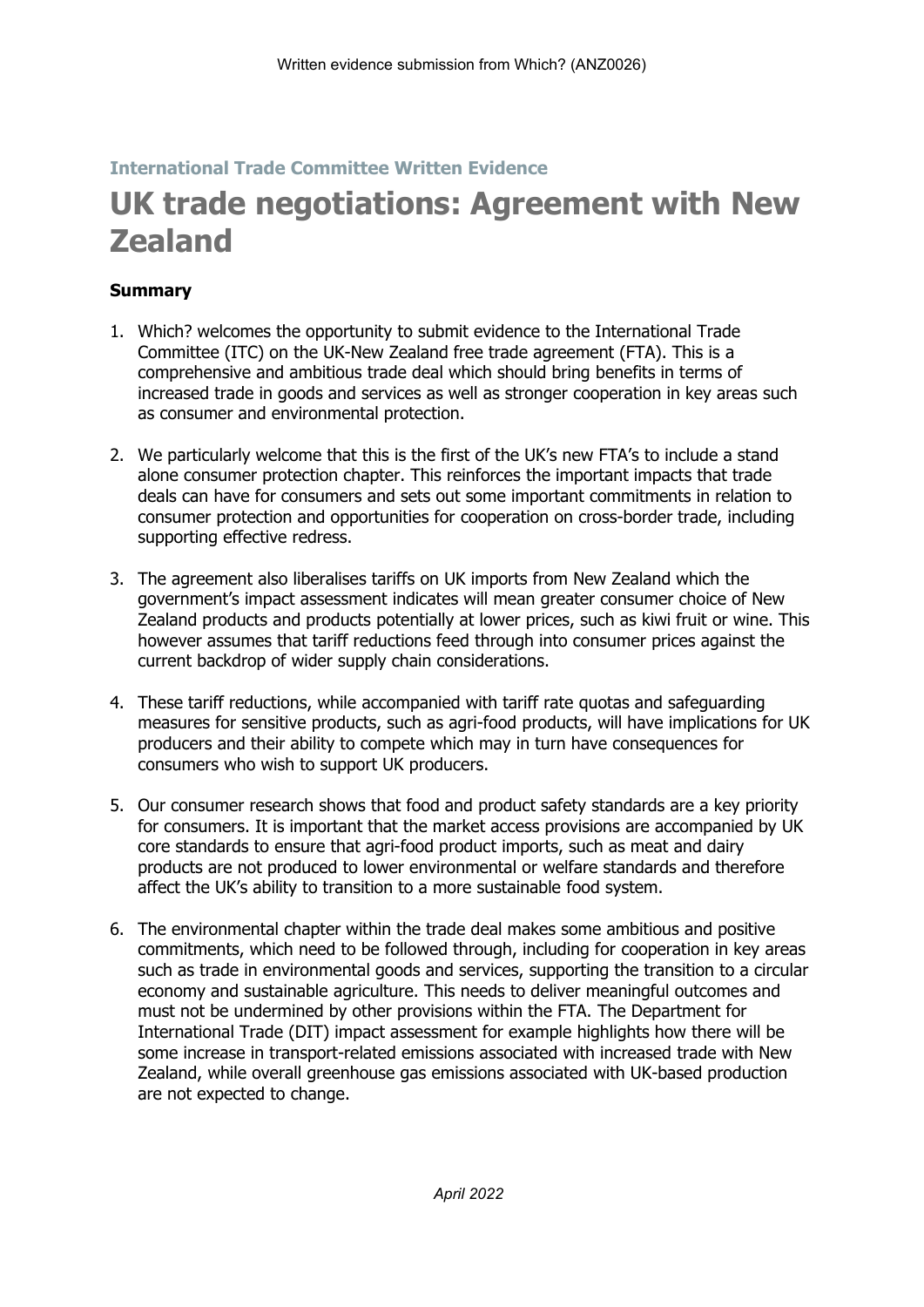## **Introduction**

- 7. Which? welcomes the opportunity to submit evidence to the International Trade Committee's Inquiry into the UK-New Zealand free trade agreement (FTA). Our evidence focuses on the implications of the FTA for consumers, including the commitments in the stand alone consumer protection chapter and other relevant chapters.
- 8. It is vital that the UK's trade negotiations deliver meaningful benefits for consumers. People will ultimately judge their success by the extent to which they deliver for people in their everyday lives. Our research, however, shows that many people feel that they are not provided with enough information about trade negotiations and have concerns that consumer interests will not be given enough prominence, relative to other interests.
- 9. In 2020 Which? conducted the 'National Trade Conversation' (NTC) a series of public dialogues around the UK, with people from a wide range of backgrounds, to understand in greater depth what mattered most to people about trade deals when they had a detailed understanding of the issues that could be part of the negotiations – including greater access to a range of goods and services<sup>1</sup>. The Conversation took place in Northern England, the East Coast of Scotland, Northern Ireland, South Wales and Southern England. Over five virtual workshops people learned about what we trade, how trade deals are negotiated and what the key issues are for the government's priority trade deals.
- 10. Four issues emerged as the overall priorities for most of the people who took part. These were far more complex than the references made to greater choice and lower prices that are emphasised in the consumer assessment within the government's impact assessment:
	- a. Maintain health and safety standards for food and products
	- b. Maintain data security regulations that protect consumers' digital rights
	- c. Protect the environment
	- d. Help address regional inequalities by protecting and promoting jobs, skills and industries across the UK.
- 11. Four core principles also underpinned the way that people explained what mattered most to them:
	- a. Fairness and trade for good
	- b. Longevity deals that are future-proofed
	- c. Deals should represent the whole of the UK
	- d. Transparency in trade negotiations.
- 12. A year on from our NTC, Which? reconvened some participants from the NTC in a multiday online research community to understand their views on the development of the government's approach since the first conversation, and to see if their priorities had shifted<sup>2</sup>. Which? also supplemented this deliberative research with a survey of more than 2,000 consumers in June 2021 that was representative of the UK population, to find out people's views on how trade negotiations were progressing and what they considered to be most important. This new research reinforced the importance of the four priorities and in the case of environmental protection, showed that people felt even more strongly that the government needed to ensure trade deals supported efforts to tackle climate change.

<sup>1</sup> https://www.which.co.uk/policy/euexit/6731/nationaltradeconversation

<sup>2</sup> https://www.which.co.uk/policy/euexit/8502/consumer-priorities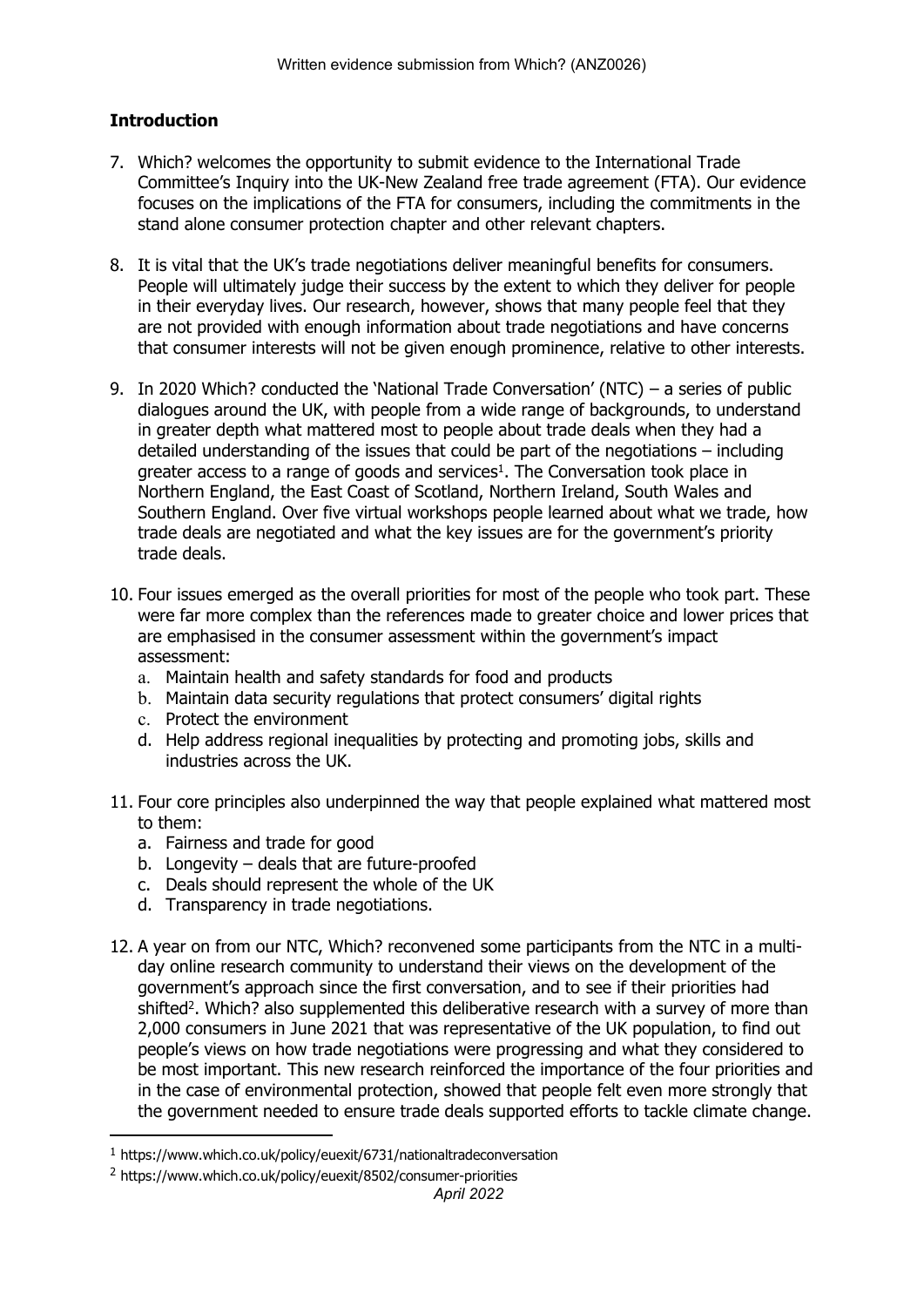13. Our evidence draws on the priorities set out above in assessing how consumer interests are addressed across the FTA.

#### **Consumer protection chapter**

- 14. The FTA includes an explicit consumer protection chapter, which is a world first. We think that this sends a very important signal about the importance of trade deals for consumers and the protections that they can expect.
- 15. The chapter establishes important principles for consumer protection, including the importance of maintaining measures against fraudulent, deceptive, misleading or unfair commercial activities. It emphasises the importance of being transparent about protections and emphasises that online consumer protections should provide a level of consumer protection that is not less than that provided under law to consumers engaged in other forms of commerce. It also recognises the importance of consumer redress in cross-border transactions and commits to identifying obstacles and considering appropriate measures to enhance consumers' ability to seek, and suppliers to facilitate, effective and timely redress.
- 16. The chapter also commits the Parties to cooperating on matters of mutual interest relating to consumer protection, including enforcement and online consumer protection. We hope that this can be built upon and lead to some concrete joint actions and proposals - for example, ensuring that consumers are more effectively protected when shopping cross-border from online marketplaces. The importance of cooperation and coordination internationally is also emphasised.
- 17. Which? has called for an explicit consumer chapter to be included within all UK trade deals so we hope that this can now establish a precedent for other negotiations so that this is a standard part of all new UK deals.
- 18. The UK should also build on the approach it has achieved within the UK-New Zealand FTA and incorporate a broader set of guiding principles for promotion of consumer rights and protections across the entire deal within the chapter. These would work to reinforce provisions within specific chapters that have implications for consumers, including health protection, technical regulation, competition policy and sustainable development.
- 19. A Which? survey of the general population, conducted in June last year<sup>3</sup>, found strong support for a consumer chapter, with eight in 10 (81%) of respondents agreeing there should be a specific section within trade deals supporting consumer interests.

#### **Recognition of consumer interests in other chapters**

<sup>&</sup>lt;sup>3</sup> Yonder, on behalf of Which?, surveyed 3,263 UK adults online between 23rd and 24th June 2021. Data was weighted to be representative of the UK population by age, gender, region, social grade, tenure and work status. We boosted the number of respondents from the devolved nations to ensure we had a large (500+) sample for each.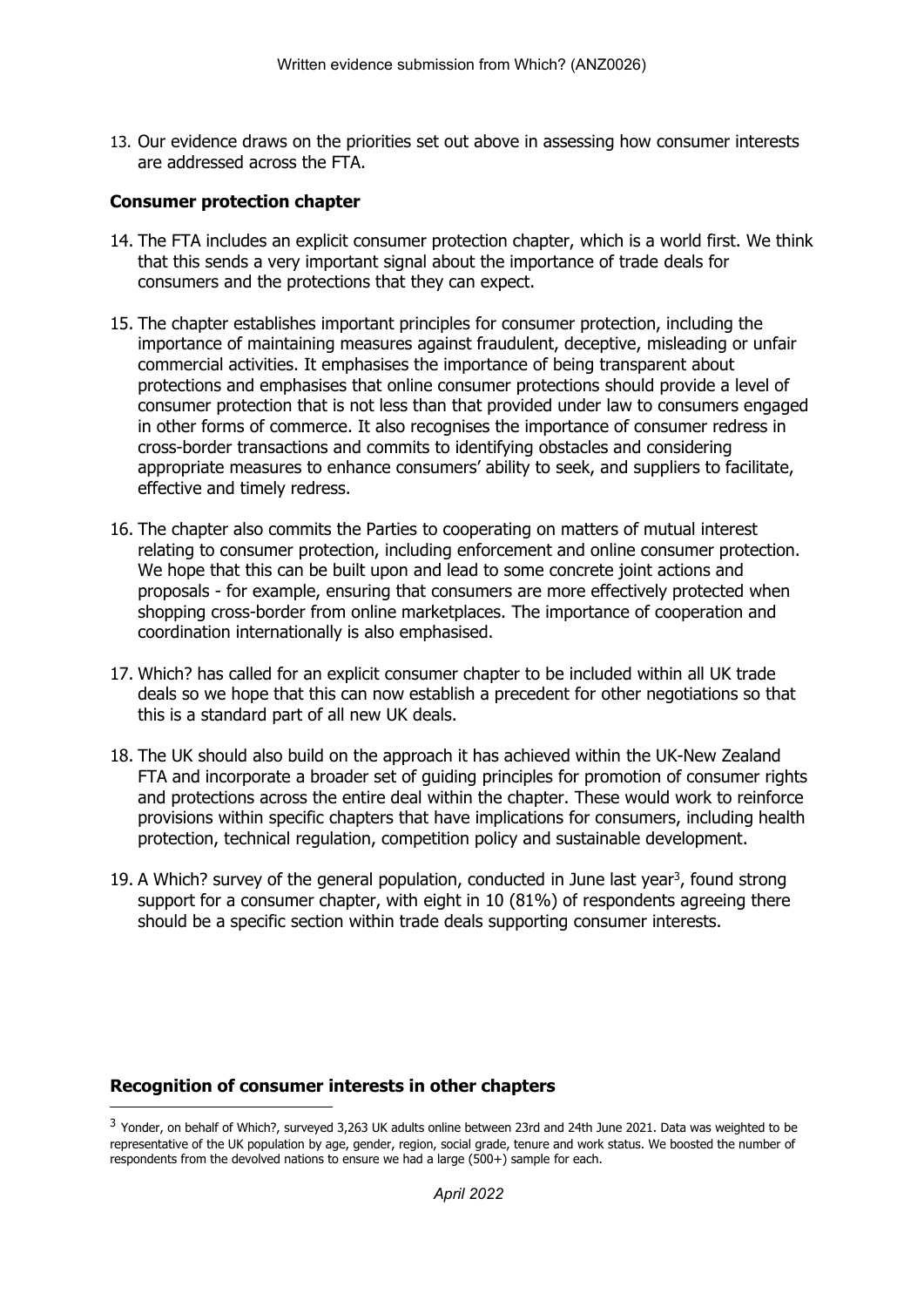- 20. Our assessment of how the FTA deals with consumer interests more generally draws on the consumer priorities that emerged from our research, described above.
- 21. The government, in its impact assessment, has looked at the consumer impact in terms of increased consumer choice and lower prices for imported products. The tariff reductions are estimated to be greatest for alcoholic drinks, subject to the rate of 'pass through' from businesses to consumer prices. Food and non-alcoholic drinks are estimated to have the next biggest reductions.

#### **Food and product standards**

- 22. Our research has highlighted that maintaining food and product safety standards is a key priority for consumers. People taking part in the NTC expected the UK to maintain food and product safety standards and most would be concerned if the UK allowed imports produced to lower standards. Our survey also found that 91% of people thought that the same standards relating to safety and health should be applied to imports as to food produced in the UK – and 87% and 84% respectively in relation to standards for animal welfare and environmental protection.
- 23. People recognised that price was an important consideration for many consumers, heightened by the pandemic and by food price inflation since we conducted our research. But they felt strongly that the longer-term impact of reducing standards, on health for example, also needed to be taken into account and those on the lowest incomes, who would also have to buy based on price, needed to be protected.
- 24. The government has made welcome commitments that the FTA will not lead to any lowering of UK standards. It also includes commitment to cooperation on some key areas such as antimicrobial resistance and animal welfare. We still think that the implications of the deal, as well as how it will be implemented needs particular scrutiny in relation to:
	- a. The emphasis on international standards within the Sanitary and Phytosanitary (SPS) and Technical Barriers to Trade (TBT) chapters as international standards generally provide a baseline, but can be lower than UK standards.
	- b. The emphasis on recognition of equivalence of standards in both the SPS and TBT chapters and conformity assessment within the TBT chapter. The process for how this will be determined as the FTA is implemented will be crucial, including ensuring a transparent process that recognises consumer interests and ensures that there is the necessary technical expertise (eg the Food Standards Agency and Food Standards Scotland for food standards).
	- c. Any consequences of the market access provisions for the environmental and animal welfare standards of imported products and what this means for UK producers. As set out in previous evidence on the UK-Australia FTA, it is essential that the UK establishes core standards for imports that will apply across all trade deals and ensure that the UK's shift to a more sustainable food system is not undermined.

#### **Data protection and digital rights**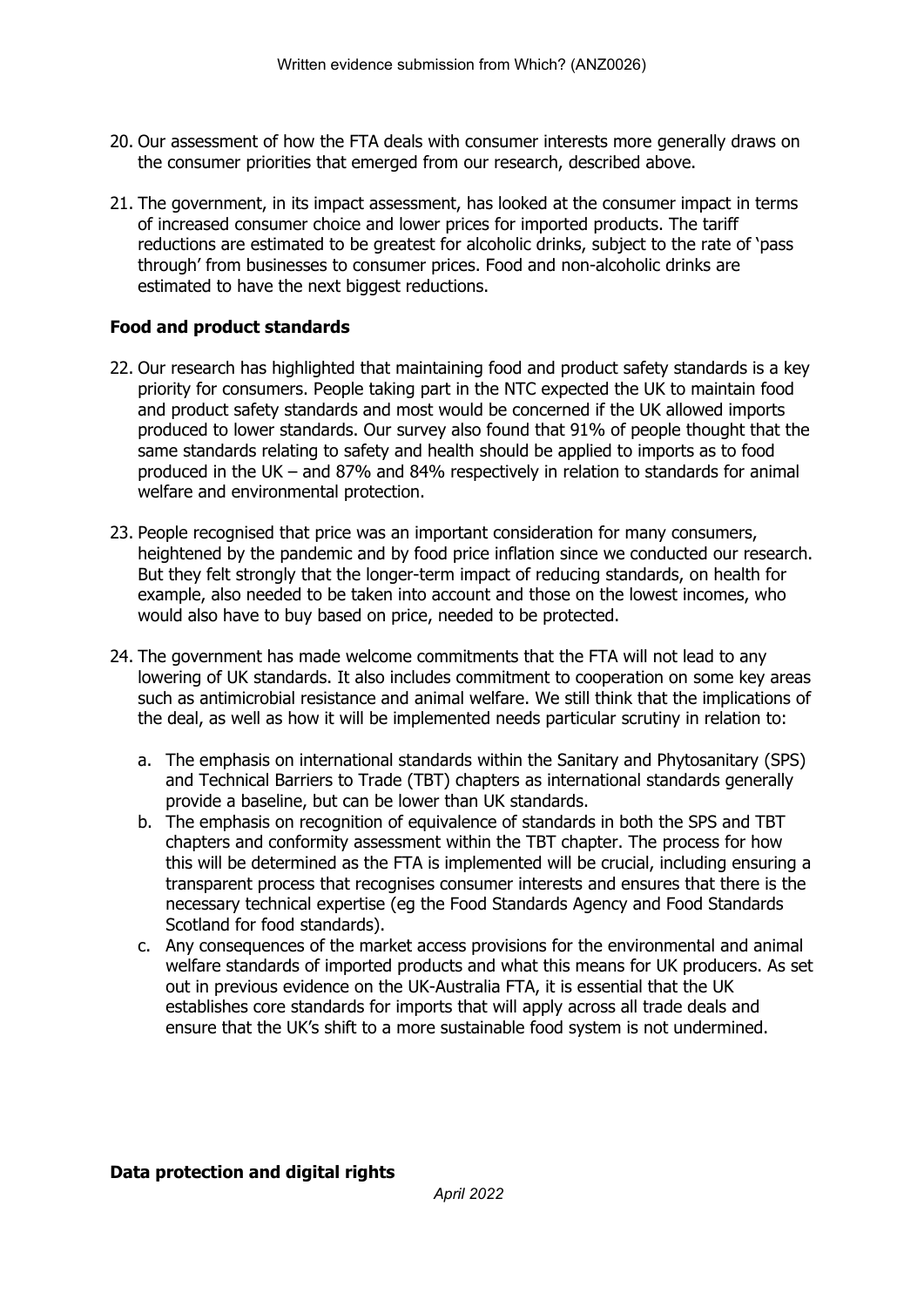- 25. Our consumer research found that people were positive about the opportunities enhanced digital trade could provide, but expected the government to ensure that any opening up of data flows was underpinned by effective data protection and that measures included within trade deals did not undermine the UK's approach to regulation of online harms and digital rights.
- 26. The digital trade chapter includes some positive provisions that will make cross-border transactions easier for consumers, including use of electronic contracts, provisions to tackle unsolicited commercial electronic messages or spam and cooperation on cybersecurity.
- 27. Opening up data flows can bring benefits for consumers provided that this is supported by effective data protection. As we have highlighted in our previous evidence, UK consumers expect their personal data to be protected to the same high standard of personal data protection they experience domestically under UK GDPR when it is transferred internationally to trading partners and then potentially on to other jurisdictions. We welcome the emphasis within the chapter on personal information protection, but once again have concerns about reference made to 'principles and guidelines of international bodies' in the development of legal frameworks. Rules that do not offer a prescriptive strong level of data protection are not compatible with UK GDPR as they do not offer consumers an equivalent level of protection as UK law, and therefore require additional safeguards when personal data is transferred into jurisdictions governed by them.
- 28. We welcome the provision within chapter 12 on telecommunications that "The Parties shall endeavour to cooperate on promoting transparent and reasonable rates for international mobile roaming services that can help promote the growth of trade between the Parties and enhance consumer welfare". This would be a tangible consumer benefit and so we hope that this can be taken forward into more concrete commitments.

## **Environmental protection**

- 29. Our consumer research has highlighted that environmental protection has become an even greater priority for consumers over the past year and they expect the government to be ensuring that trade deals support this.
- 30. The scope of the chapter within the FTA is therefore positive as this affirms each Parties' commitment to multilateral environmental agreements. It also preserves the right to establish each Parties' own environmental priorities and levels of environmental protection and right to regulate accordingly. It states that it is inappropriate to encourage trade or investment by weakening or reducing the protection set out in respective environmental laws. The agreement emphasises the importance of facilitating trade and investment in environmental goods and services. This includes cooperation on a range of important areas, including energy efficient products and services, clean heat and clean transport including uptake of electric vehicles.
- 31. The chapter also recognises the importance of sustainable agriculture and commits the Parties to take measures to, and promote efforts to, reduce greenhouse gas emissions from agricultural production and promote sustainable agriculture and associated trade.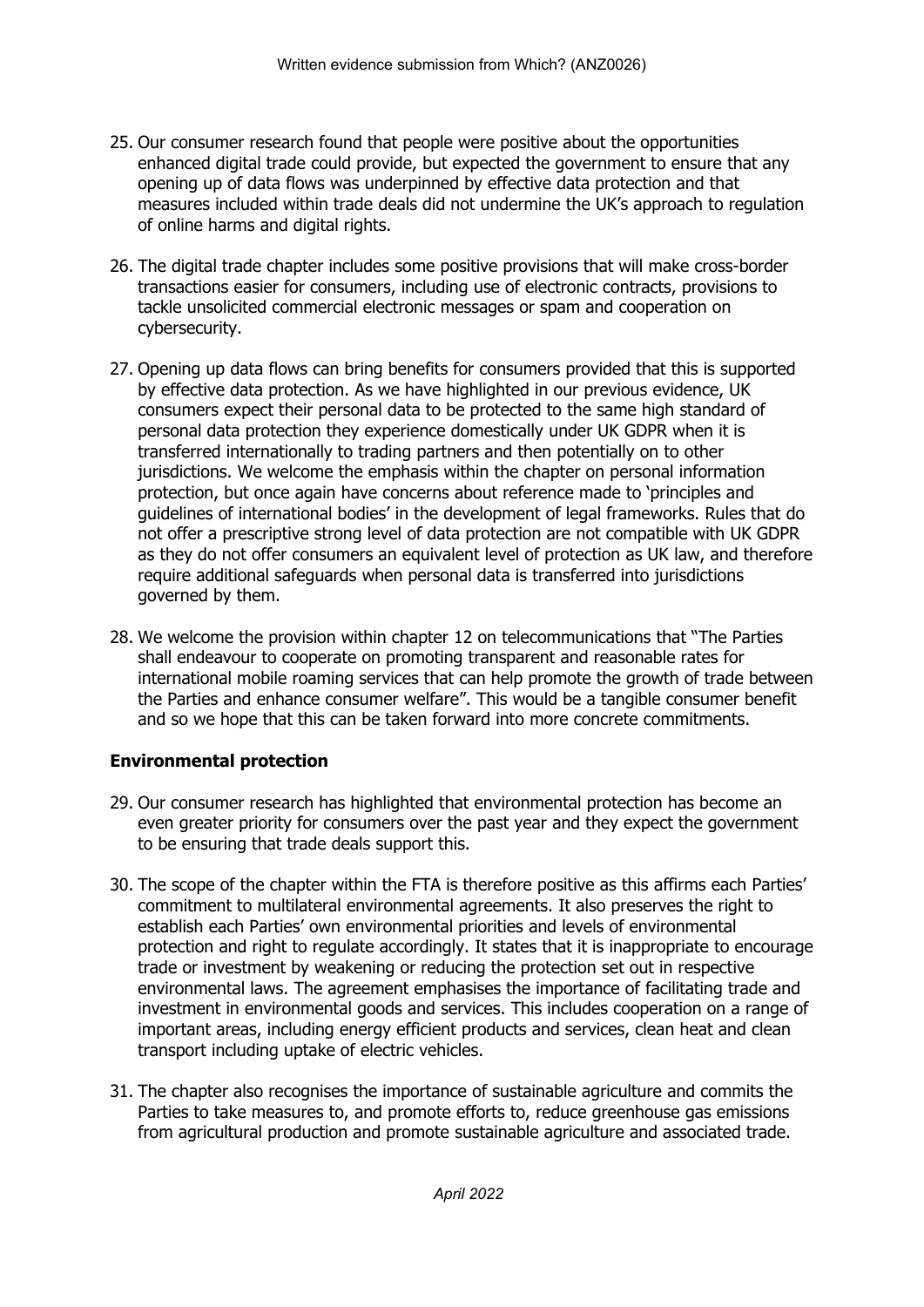- 32. The role that trade can play in the transition to a circular economy and greater resource efficiency is also highlighted. Several important measures that will support consumers are included, such as encouraging resource efficient product design, including 'the designing of products to be easier to reuse, dismantle or recycle at end of life and encouraging environmental labelling, including eco labelling.
- 33. It is important that these commitments deliver tangible outcomes and that there is regular reporting on what is achieved. We therefore welcome the commitment that each Party "shall promote public participation in the development and implementation of cooperative activities, as appropriate, and make publicly available information related to cooperative activities developed under this Chapter".
- 34. It is also important that the provisions throughout the FTA support the aspirations within the environment chapter. The DIT's impact assessment for example highlights how there will be some increase in transport-related emissions associated with increased trade with New Zealand, while overall greenhouse gas emissions associated with UK-based production are not expected to change.

## **Regional equity**

- 35. The fourth main priority that emerged from the Which? NTC dialogues related to ensuring that trade deals deliver for people across all parts of the UK. The priorities set out above were consistent across all of the dialogues that we held.
- 36. The government's impact assessment indicates that the FTA will provide opportunities for businesses and consumers across the UK. The West Midlands and North East of England are seen as set to expand the most in relative terms as a result of increased output.
- 37. Given the importance of this issue, we strongly recommend that further focus is given to understanding the potential impact on consumers across the nations and regions, and that for future agreements this is addressed by more detailed analysis of different consumer interests, as we have described above.

## **Communication and engagement around the FTA**

- 38. The Which? survey conducted in June last year found that most people did not know the current status of trade negotiations between the UK and a variety of countries - and the majority of survey respondents (67%) felt that the UK government currently provides 'too little' information about new trade deals it is negotiating.
- 39. People thought that it was important that consumer interests were represented in discussions about the government's approach to trade deals: 83% of respondents felt it was important that consumer groups are included when discussing UK trade policy. Over half of respondents (57%) thought consumer groups would be invited to take part in expert discussions to provide input on the UK's trade negotiations and trade strategy.
- 40. Which? has welcomed the opportunity to represent consumer interests on the DIT Strategic Trade Advisory Group (STAG), Civil Society Roundtable and Technical Barriers to Trade thematic working group. However, despite efforts by the DIT to increase its engagement and provide updates at key stages of the New Zealand negotiations on a confidential basis, there was limited engagement on the detailed aspects of the